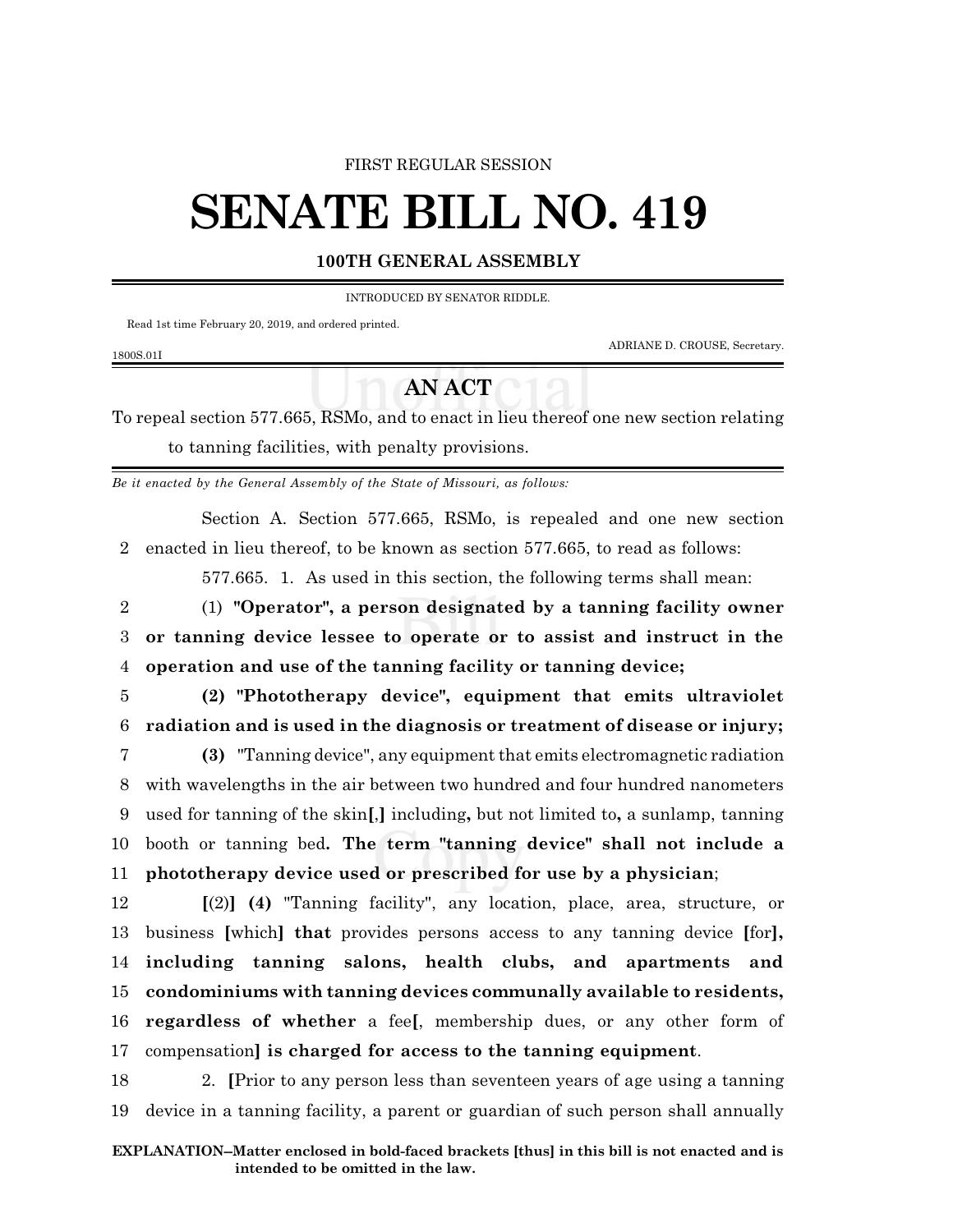appear in person at the tanning facility and sign a written statement acknowledging that the parent or guardian has read and understands the warnings given by the tanning facility and consents to the person's use of a tanning device at the tanning facility.

 3. The department of health and senior services shall, by rule, develop a standard consent form to be used by all tanning facilities operating in this state. Any rule or portion of a rule, as that term is defined in section 536.010, that is created under the authority delegated in this section shall become effective only if it complies with and is subject to all of the provisions of chapter 536 and, if applicable, section 536.028. This section and chapter 536 are nonseverable and if any of the powers vested with the general assembly pursuant to chapter 536 to review, to delay the effective date, or to disapprove and annul a rule are subsequently held unconstitutional, then the grant of rulemaking authority and any rule proposed or adopted after August 28, 2014, shall be invalid and void.

 4.**] It shall be unlawful for a person under eighteen years of age to use any tanning device of any tanning facility in this state.**

 **3. The provisions of this section shall not apply to any physician who is duly licensed to practice medicine in this state and who, in the practice of medicine, uses or prescribes to be used a phototherapy device with respect to a patient of any age. The provisions of this section shall also not apply to any person of any age who uses a phototherapy device under the direction of a physician under this subsection.**

 **4. A person who is the owner, lessee, or operator of a tanning facility shall post in a conspicuous place in each tanning facility owned, leased, or operated by that person in this state a notice developed by the department of health and senior services that states all of the following:**

 **(1) That it is unlawful for a tanning facility or operator to allow a person under eighteen years of age to use any tanning device;**

 **(2) That a tanning facility or operator that violates one or more provisions of this section shall be subject to a fine;**

 **(3) That an individual may report a violation of one or more provisions of this section to the local law enforcement agency; and**

 **(4) The health risks associated with tanning including, but not limited to, skin cancer, premature aging of the skin, burns to the skin,**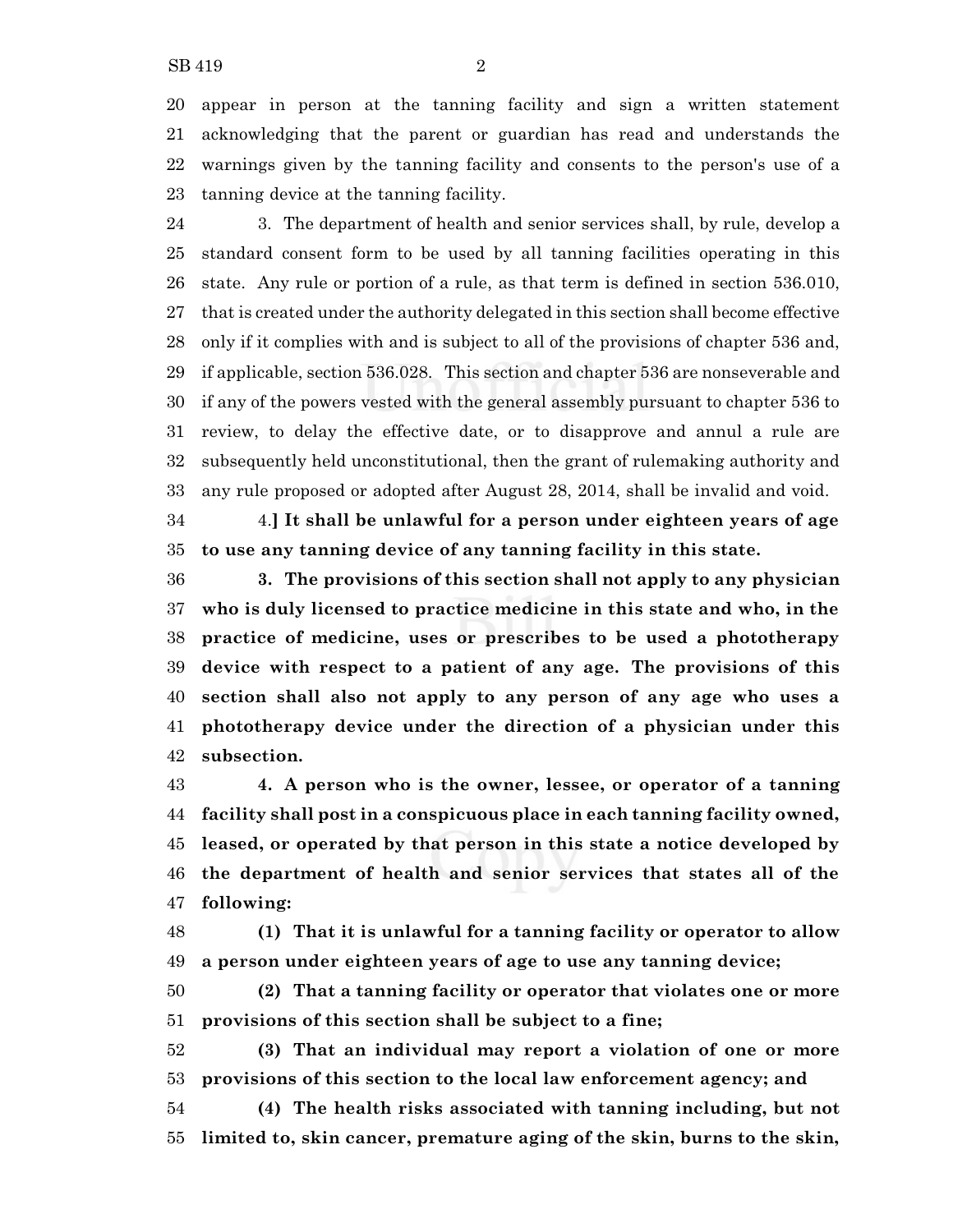**and adverse reactions to certain medications, foods, and cosmetics.**

 **5. The owner, lessee, or operator of a tanning facility shall ensure that all of the following requirements are fulfilled:**

 **(1) No customer under eighteen years of age is permitted to use a tanning device within the tanning facility. Proof of age shall be satisfied with a valid driver's license or other government-issued identification containing the date of birth and photograph of the individual;**

 **(2) During operating hours there is present at the tanning facility a trained operator who is able to inform customers about, and assist customers in, the proper use of tanning devices;**

 **(3) A customer is not allowed to use a tanning device unless the customer uses protective eyewear; and**

 **(4) Each tanning device is equipped with a mechanism that allows the customer to turn off the tanning device.**

 **6. (1)** Any **[**tanning facility that**] owner, lessee, or operator who** violates **[**the provisions**] a provision** of this section **or any rule promulgated thereunder** shall be subject to a fine of **[**one**] not more than two** hundred **fifty** dollars for **[**a**] the** first violation**[**, two hundred fifty dollars for a second violation, and**] and not more than** five hundred dollars for each subsequent violation. Every use of a tanning device in a tanning facility in violation of this section is a separate offense.

 **[**5. The duties and penalties provided under this section shall not take effect or be enforced until the rule containing the standard consent form has been adopted pursuant to subsection 3 of this section.**]**

 **(2) In addition to the fine under subdivision (1) of this subsection, any violation of this section may also result in the suspension or revocation of any permit issued for the premises on which the violation occurred.**

 **7. Except as otherwise provided by law, every tanning facility shall be required to obtain a permit from the department of insurance, financial institutions and professional registration. The holder of such permit shall provide any necessary information and pay any fees associated with such permit as required by the department of insurance, financial institutions and professional registration. The holder of such permit shall display the permit in a conspicuous location at the tanning facility for which the permit is issued. Permits issued**